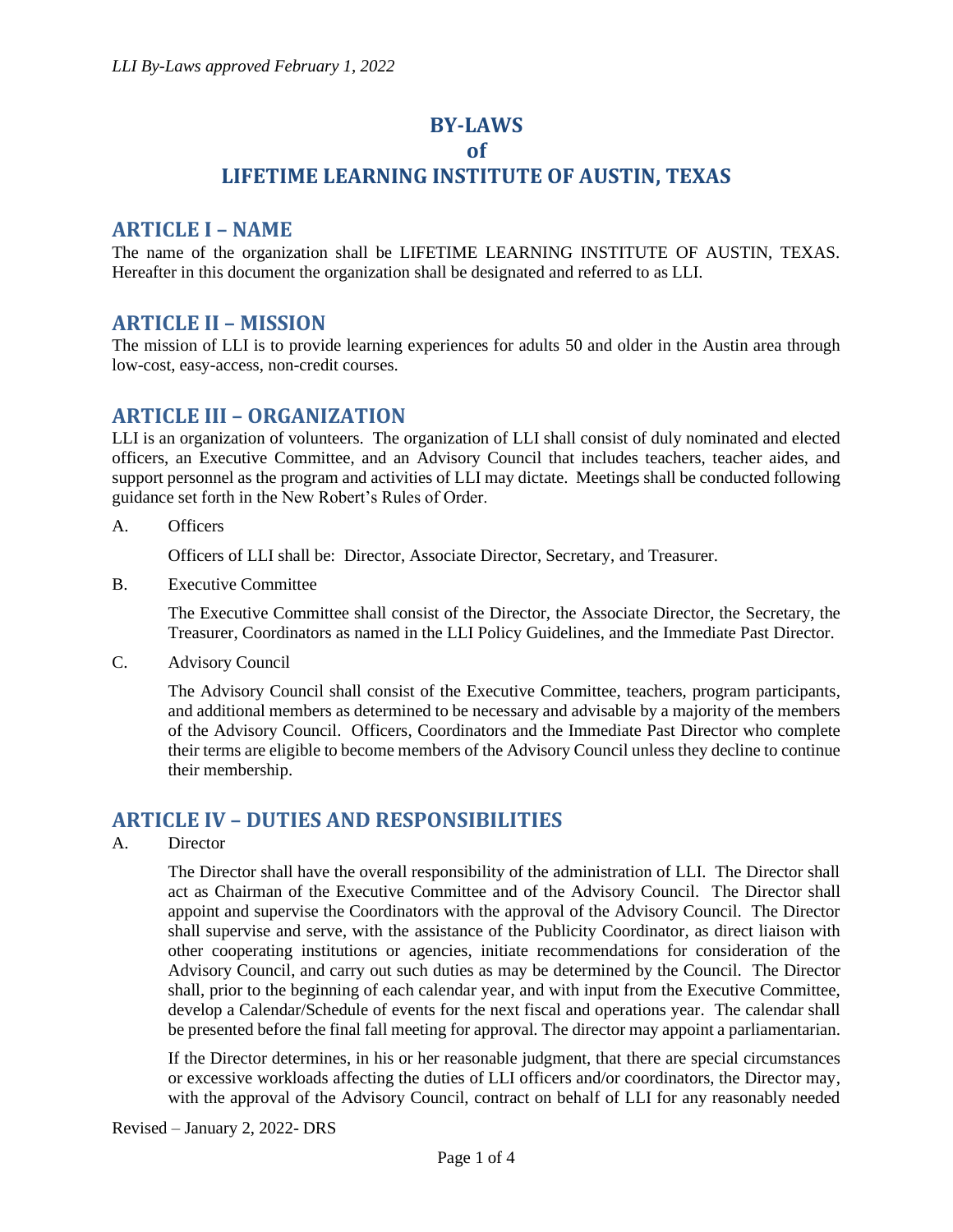services or clerical assistance to the officers and/or coordinators to assist them in properly and timely fulfillment of their duties as set out in this Article IV.

B. Associate Director

The Associate Director will assist the Director in the administration of LLI and serve as Director in the absence of that person from official meetings or if a vacancy occurs in the office of the Director.

C. Secretary

The Secretary shall take the minutes of the Executive Committee and Advisory Council meetings and keep the records (other than financial) of LLI. Following each meeting, a copy of meeting minutes once considered, corrected, and approved, shall be filed in LLI's office as a record of the meeting. Reports given at Executive Committee and/or Advisory Council meetings shall be incorporated in the minutes.

D. Treasurer

The Treasurer shall be the custodian and disburser of all LLI funds and is responsible to the Executive Committee and the Advisory Council for periodic accounting. The Treasurer will prepare for the Director a proposed annual budget to be presented at the organization's year-end meetings for approval and adoption. The Treasurer shall maintain the financial records of LLI and ensure the timely filing of all required IRS documents. The Treasurer shall be bonded.

The Treasurer shall appoint a Deputy Treasurer to assist in the performance of all duties assigned to the office and to assume the duties of the Treasurer should that person be absent or unable to carry on the official duties assigned thereto. This appointment shall be subject to the approval of the Director and the Advisory Council.

If necessary*,* the Executive Committee may contract for outside financial services.

E. Immediate Past Director

The Immediate Past Director will assist the Director on an "as needed" basis. The Immediate Past Director and a committee of two other Council members selected by the Past Director will serve on the Council Service Committee. In the Spring**,** this committee will contact members of the Advisory Council whose terms expire at the end of the year to ascertain their wishes to continue on the Council. In the event that there are members who do not want to continue on the Advisory Council, the Immediate Past Director and the committee will seek additions to the Council. Members of the Advisory Council may make recommendations to the Past Director and the committee. Prospective members' names and résumés will be presented to the Council in the fall and if approved, new members will be installed by the end of the year.

F. Coordinators as appointed by the Director and approved by the Advisory Council shall fulfill the duties of their offices as outlined in the LLI Policy Guidelines.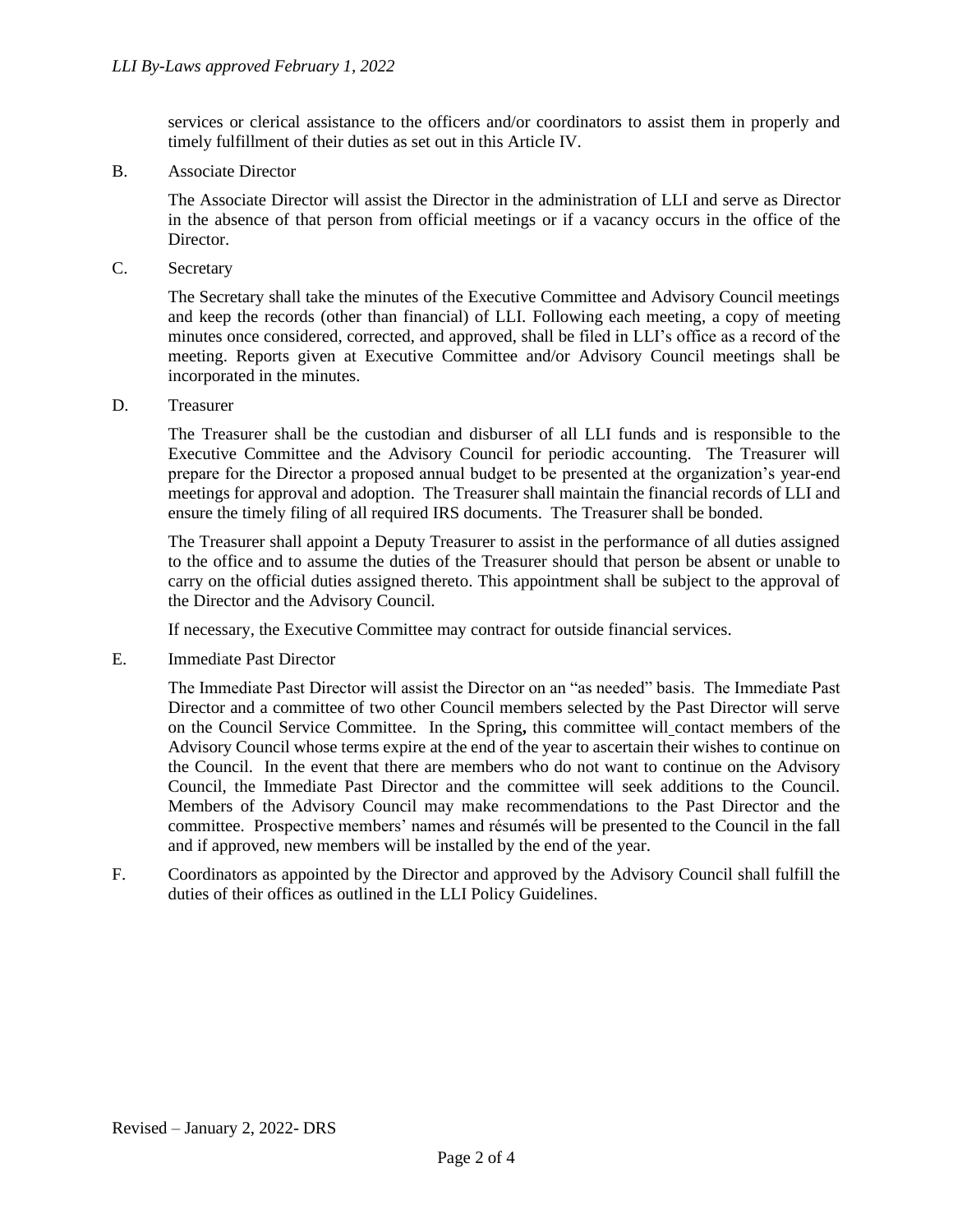#### G. Executive Committee

The Executive Committee shall initiate actions and plans to fulfill the stated mission of LLI. The Executive Committee may meet prior to each Advisory Council meeting to conduct business as necessary. The Director may call special meetings of the Executive Committee as needed or as requested by three members of the Executive Committee. Two thirds of the members of the Committee will constitute a quorum.

The Executive Committee shall implement the budget as approved by the Advisory Council to conduct the business of LLI.

H. Advisory Council

LLI shall be governed by the Advisory Council that shall have the power to determine the policies and approve the actions of the organization, to oversee the execution of its programs**,** and to elect its own body. (For selection of members to the Advisory Council, see Article V, Section B.) The Advisory Council shall have five regular meetings during the calendar year, subject to prior notification by the Director. Special meetings may be called by the Director or by five members of the Council provided a five-day notice is given. A simple majority of the Council's members will constitute a quorum.

**Committees** 

The Director, after consultation with the Executive Committee, may create and discharge standing and ad hoc committees as deemed necessary.

## **ARTICLE V - METHOD OF SELECTING OFFICERS AND COUNCIL MEMBERS**

- A. Officers of LLI shall be nominated by a Nominations Committee appointed by the Director at the Advisory Council's meeting in the Spring of even years. The Nominations Committee shall prepare a slate of proposed officers to be presented to the Advisory Council at or before its final meeting of the calendar year. Nominations may be made from the floor, with prior approval of the nominee, at any meeting prior to the election, which will be held during the Advisory Council's final meetings of the year. Officers nominated for election shall include: Director, Associate Director, Secretary, and Treasurer.
- B. Advisory Council membership shall include the members of the Executive Committee plus additional members as nominated and elected. Approximately one-half of the additional members shall be elected for terms expiring in odd-numbered years, with the other half to be elected for terms expiring in even-numbered years.

### **ARTICLE VI - TERMS OF OFFICE**

Officers, Executive Committee members, and Advisory Council members shall serve terms of two years without limitation on consecutive terms. Three consecutive unexcused absences from announced Committee and/or Council meetings shall be construed as a resignation. Absences are excused if the member has notified the Director, prior to the meeting, of a circumstance preventing attendance. Elections shall take place at the Advisory Council no later than the final meeting of the calendar year and those elected shall take office at the close of the year*.* In case of a vacancy prior to expiration of a term or if it is determined by the Council that there is currently a need to increase the membership of the Council, a call for nominations will be made.

The Director will accept nominations from the floor that must include resumes prepared by the persons being nominated. Any person(s) elected after nomination will take office immediately for a term determined by the Council.